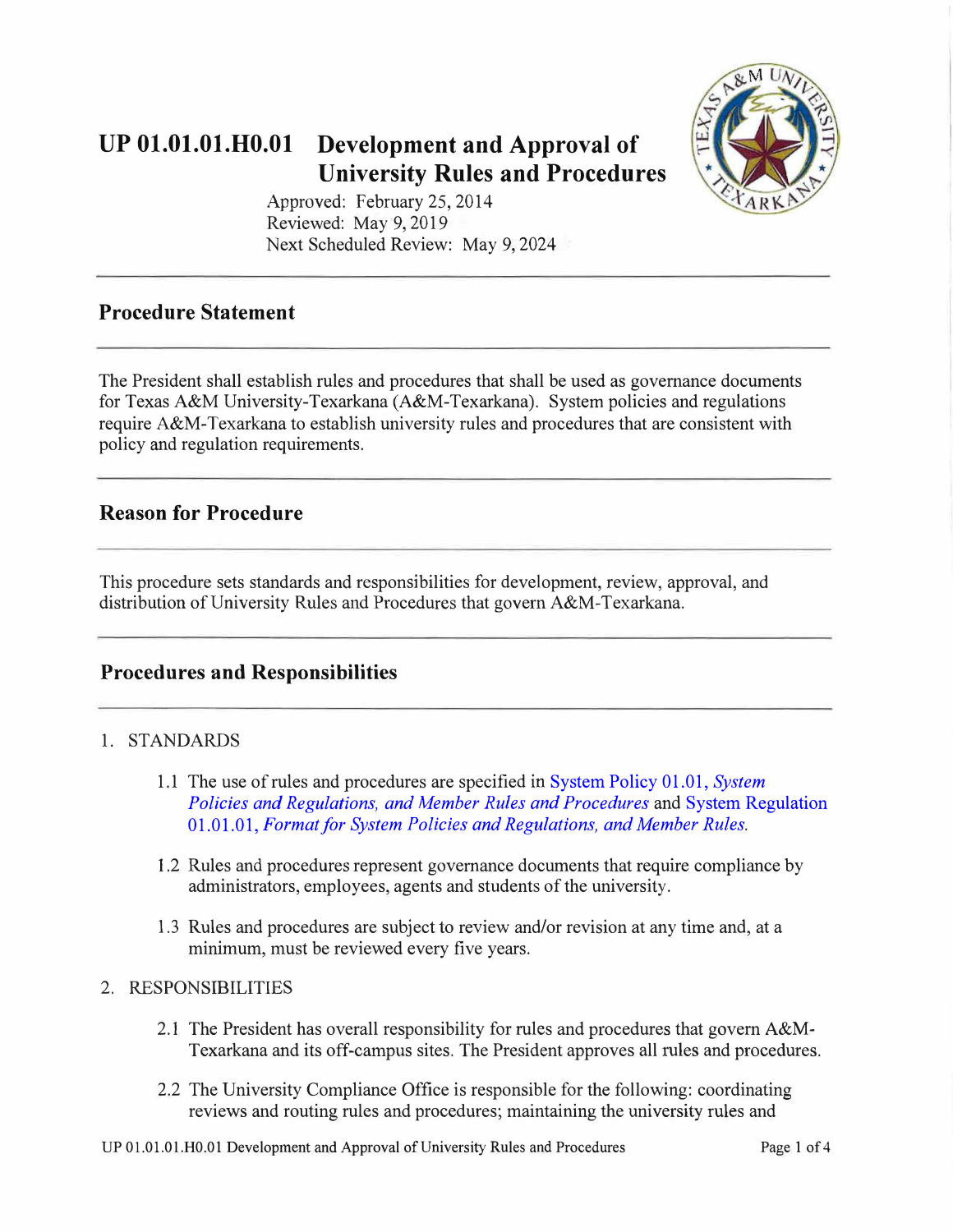procedures website; notifying the university community of new or revised rules and procedures and coordinating comments regarding System draft policies and regulations that impact university governance.

- 2.3 The Contact Office, as designated by the President or appropriate Vice President, shall be considered the subject matter expert for assigned rules and procedures. The responsibilities for new or revised rules or procedures include: developing content, monitoring the accuracy of information, and providing interpretation. Responsibilities also include the review or revision of rules or procedures as needed or as designated by the five-year review cycle.
- 2.4 The Provost and Vice President for Academic & Student Affairs, in consultation with the Faculty Senate, the Academic Affairs Advisory  $(A^3)$  Council, and the University Compliance Officer, coordinates the development, review and routing for approval of rules and procedures affecting faculty and academic related matters.
- 2.5 The University Compliance Office, Contact Office, or Provost and Vice President for Academic & Student Affairs will seek the assistance of additional personnel as needed to develop appropriate university rules and procedures.

#### 3. NEW OR REVISED UNIVERSITY RULE AND PROCEDURE PROCESS

- 3.1 New or revised rules or procedures may originate from the designated Contact Office or designated committee. The University Compliance Office routes new or revised rules or procedures as required.
- 3.2 Once the need for a new rule or procedure has been identified, a University Rule/Procedure Development Form must be completed and submitted to the University Compliance Office.
- 3.3 The Contact Office shall draft the rule or procedure using the template and instructions established in [System Regulation 01.01.01](http://policies.tamus.edu/01-01-01.pdf) *Format for System Policies [and Regulations and](http://policies.tamus.edu/01-01-01.pdf) Member Rules* and University Procedure 01.01.01.H0.01 *Development and Approval of University Rules and Procedures.* The draft is then routed through the Contact Office's designated administrative channel, including the appropriate Vice President, for review and comment.
- 3 .4 When a new or revised draft rule or procedure is received from the contact office, the University Compliance Office will review it for content and compare the draft with applicable System policies and regulations and current university rules and procedures. The Compliance Office will then coordinate the final review and routing process.
- 3.5 The University Compliance Office routes new or revised draft rules or procedures to the President's Advisory Council (PAC) for distribution. During the review process, comments may result in additional revisions.
- 3.6 Once the University Compliance Office receives a rule approved by the PAC, the rule is routed to the A&M System Office of General Counsel for review of legal sufficiency and consistency with System Policies and Regulations, and, as applicable,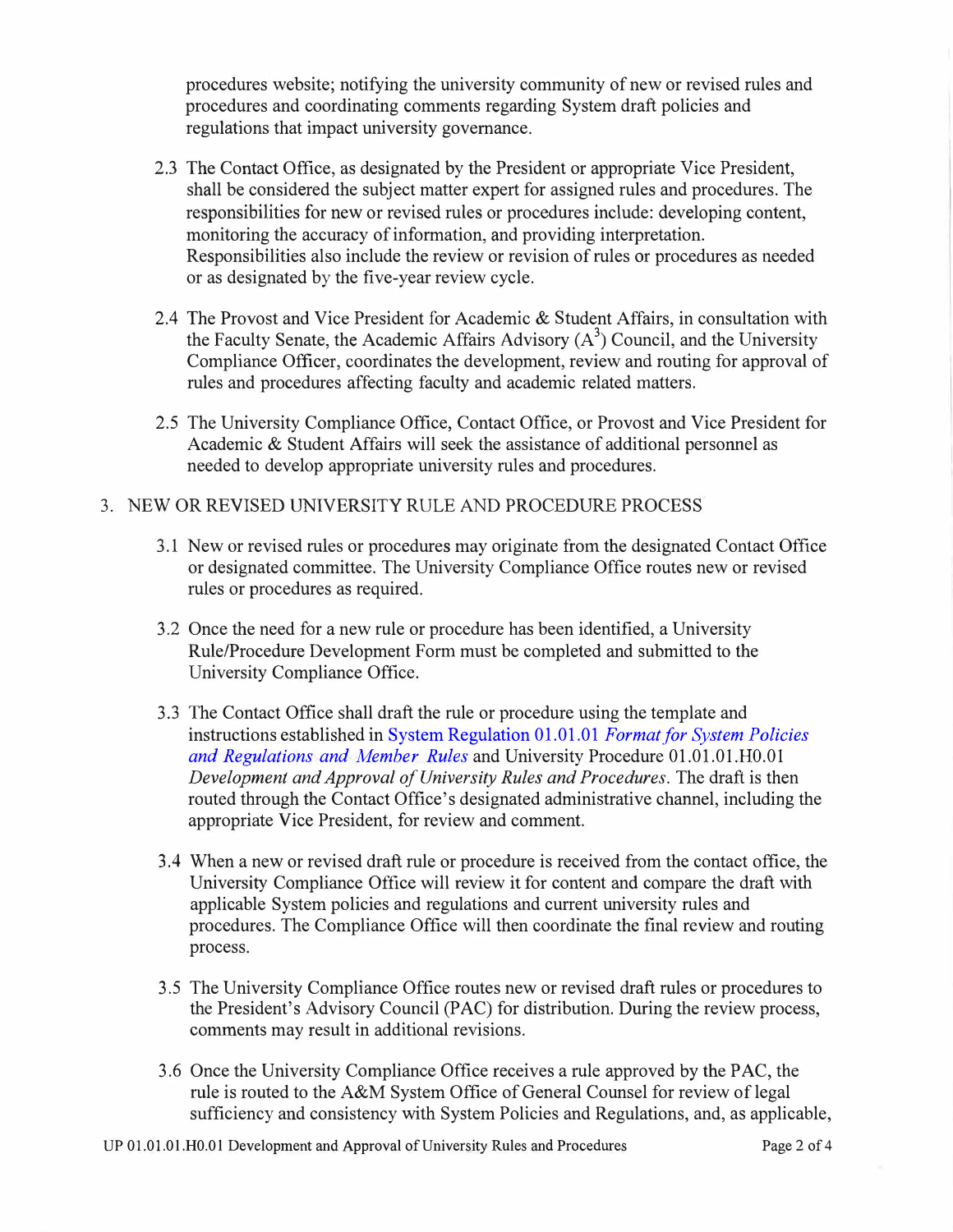approval by the Board of Regents or System Chief Information Officer. Once the rule is approved, it is then posted to the  $A\&M$ -Texarkana rules and procedures website and distributed electronically.

3.7 Once the University Compliance Office receives a procedure approved by the PAC, the procedure is posted to the A&M-Texarkana rules and procedures website and distributed electronically. Procedures needing additional review and/or approvals will be routed to the A&M System Office of General Counsel, Board of Regents, or System Chief Information Officer as appropriate.

#### 4. MINOR REVISION PROCESS

4.1 Minor revision to existing university rules and procedures usually originate from the Contact Office. Minor revisions include a change to the rule or procedure numbering sequence, minor grammatical edits, an addition or change to a hyperlink and a change in title or position. A University Rule/Procedure Development Form, along with the required revisions, must be completed and submitted to the University Compliance Office.

### **Related Statutes, Policies, or Requirements**

System Policy 01.01 System Policies, Regulations and Member Rules and Procedures

ystem Regulation *OJ.OJ.Of Formal tor [System Policies, and Regulations, and Member](http://policies.tamus.edu/01-01-01.pdf)* 

*Rules*

## **Definitions**

**System Policies** - System policies guide the system by incorporating the board's philosophies, expectations and priorities. System policies create administrative structures, set priorities, delegate authority, assign responsibility, ensure accountability and define reporting requirements.

**System Regulations** - System regulations include specific directives and reporting requirements needed to implement system policies and include interpretations where issues are not covered or are unclear in system policies. System regulations may also be used to communicate uniformed guidelines established by the chancellor on matters of overall system concern that are not specifically addressed in system policies and to provide for uniform compliance with fiscal, academic, research, human resources and other management standards and requirements imposed from federal or state law or external administrative agency rule.

**University Rules** – University rules supplement system policies and regulation, when required by a policy or regulation; when directed by the board or chancellor; or for matters unique to the university at the discretion of the President. University rules shall be submitted to the System

UP 01.01.01.H0.01 Development and Approval of University Rules and Procedures Page 3 of 4